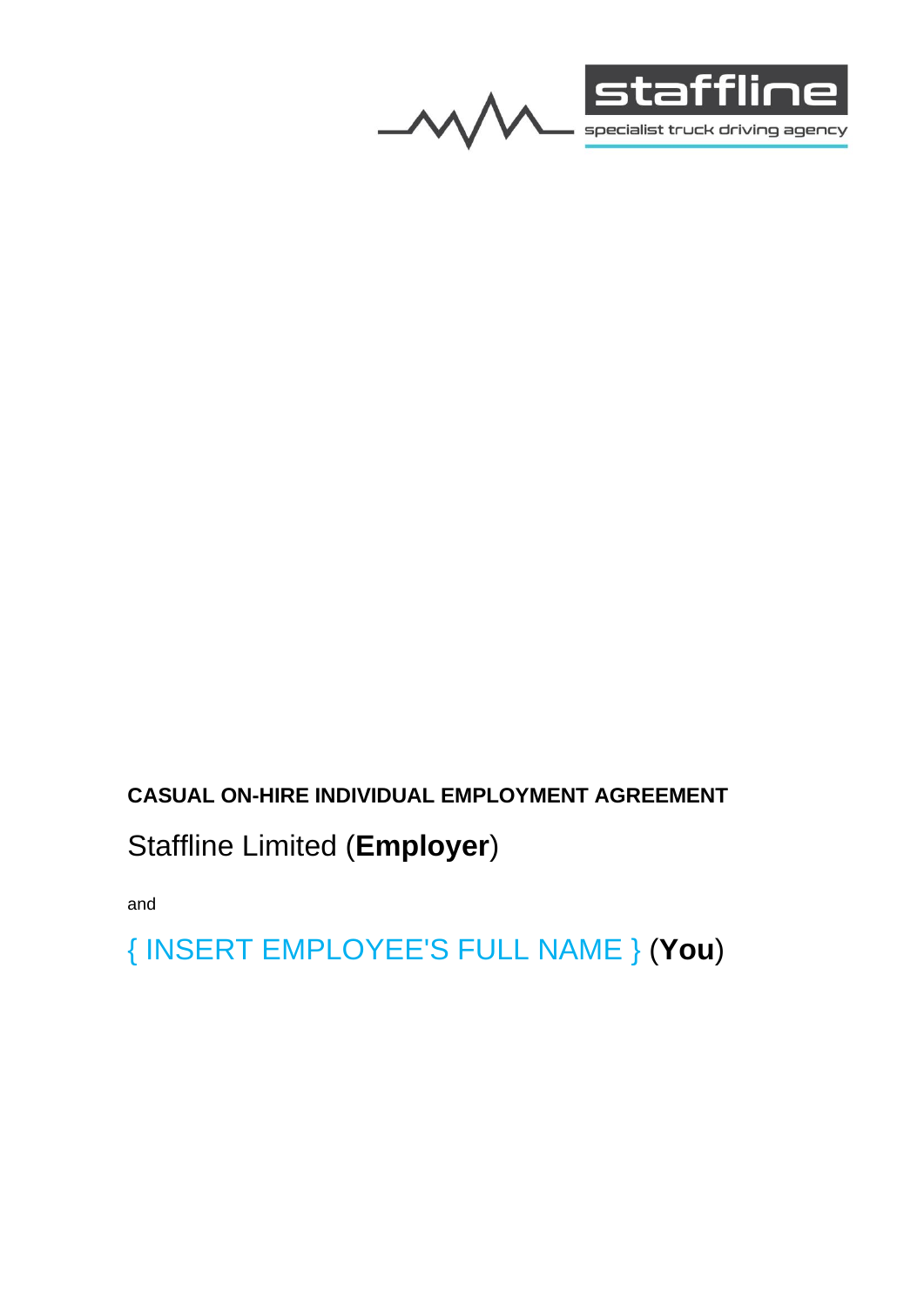## This Agreement

is made on { INSERT DAY, MONTH, YEAR }

Between

See **Item 1** of the Schedule (**Employer**)

and

See **Item 2** of the Schedule (**You**)

## **BACKGROUND**

- A. The Employer is in the business of providing temporary workers to Host Clients.
- B. The Employer has agreed to appoint you and you have agreed to serve the Employer in the position of a casual on-hire employee.
- C. The Employer and you have agreed to enter into this Agreement to record the terms upon which you will be employed.
- D. The Employer acknowledges its obligation to apply the applicable employment protections to you and to abide by the provisions contained in any relevant legislation.

The Employer And You Agree that:

## **1. DEFINITIONS**

**Agreement** means this employment agreement.

**Assignment** means a period where an on-hire employee works for a Host Client of the Employer in accordance with this Agreement. Each Assignment may be performed at various work sites for varying lengths of time and for varying hours, generally without any regularity or continuity.

**Confidential Information** is defined as information, regardless of the form or medium in which it is recorded or stored, which relates to all unpatented inventions, ideas, know-how, concepts, trade secrets, processes, techniques, software, technical data, products and all other intellectual property, financial and business information and all other commercially valuable Company information, including client, customer and business contacts, which the Company regards as confidential to it and all copies, notes and records and all related information generated by you during the course of your employment. Confidential Information excludes, or as the case requires, ceases to include information which is, or becomes:

- (a) available in the public domain; or
- (b) required to be disclosed by law

**Employee Handbook** means the Employer's policies and procedures.

**Employment Relations Act** means the *Employment Relations Act 2000*.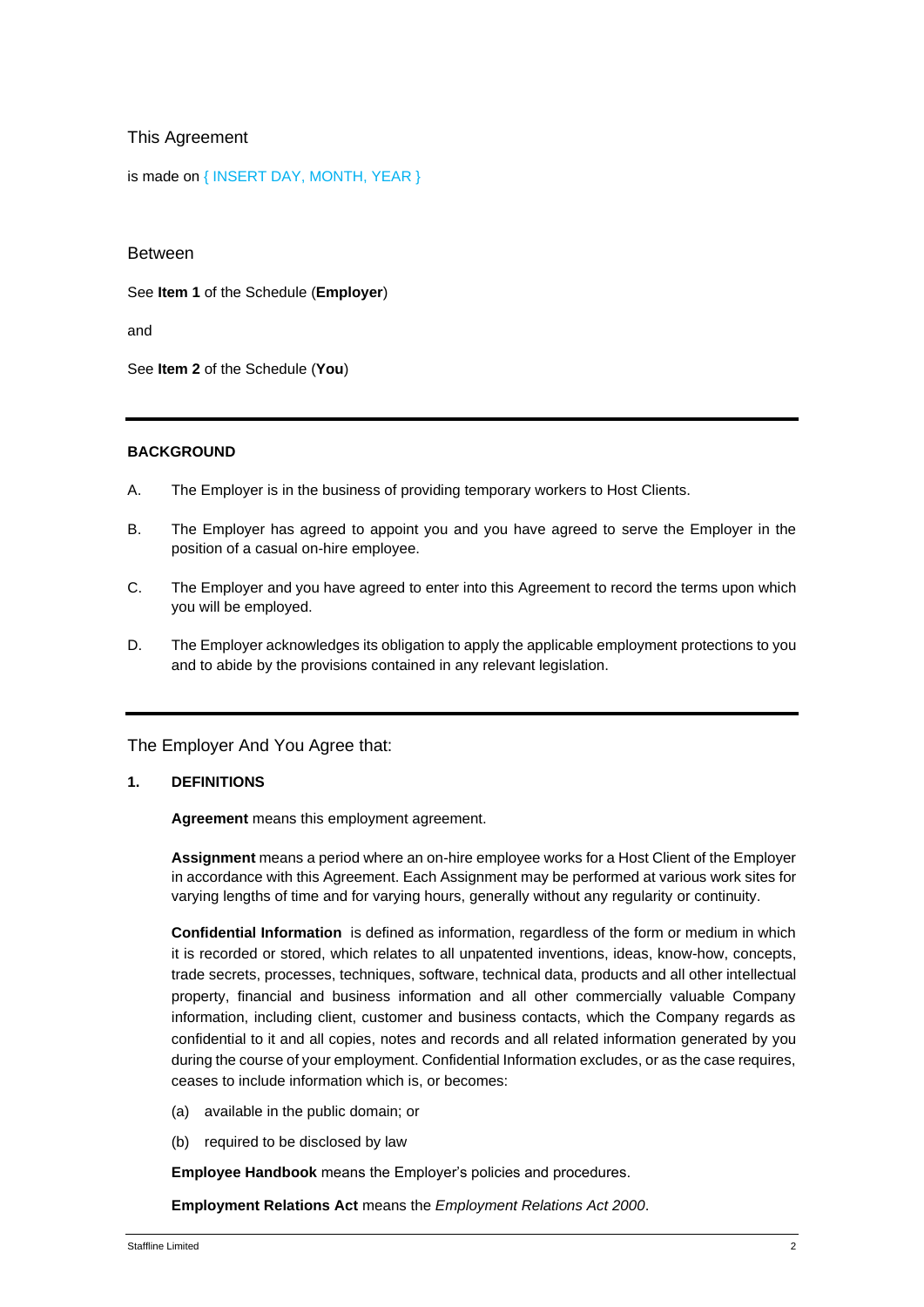**Holidays Act** means the *Holidays Act 2003.*

**Host Client** means a client of the Employer whom the employer provides on-hire labour services to under agreement.

**Intellectual Property** means all present and future copyright, registered and unregistered trademarks, patent, design or rights and any other intellectual or industrial property rights, discovery, invention, secret process or improvement in procedure of any kind whether arising from statute, under common law or in equity.

**On-hire Employee** means an employee who is on-hired to a Host Client of the Employer and who works under the Host Client's direction.

**Privacy Act** means the *Privacy Act 2020.*

#### **2. COMMENCEMENT AND WARRANTIES**

- 2.1 This employment agreement is an individual employment agreement entered into under the Employment Relations Act 2000.
- 2.2 Your date of commencement of employment with the Employer is identified at **Item 4** of the Schedule.
- 2.3 You agree that:
	- (a) you hold the qualifications and have the skills as represented by you to the Employer;
	- (b) you have disclosed to the Employer any restraint or restriction which may affect your performance of work;
	- (c) you enter into this Agreement without any form of coercion;
	- (d) you are legally entitled to work in New Zealand, and agree to produce the appropriate documentation where requested by the Employer;
	- (e) you have and will maintain the licenses and qualifications necessary to fulfil your role;
	- (f) you will not accept an offer of employment on a temporary or permanent basis from a Host Client of the Employer that you have been assigned to within the previous 12 months without first notifying the Employer in writing;
	- (g) you have not relied on any direct or indirect conduct or representation of the Employer or any of its directors, servants, agents (or anyone authorised by any of them), other than the terms expressed in this Agreement; and
	- (h) that this agreement will apply on each occasion when you are offered and accept an Assignment of work from the Employer.
- 2.4 You acknowledge that as a casual on-hire employee you are not entitled to any minimum number of assignments.
- 2.5 You acknowledge that regardless of the nature or duration of any Assignment provided to me, the Host Client is not under any obligation to employ you in any capacity, either during or upon completion of any Assignment.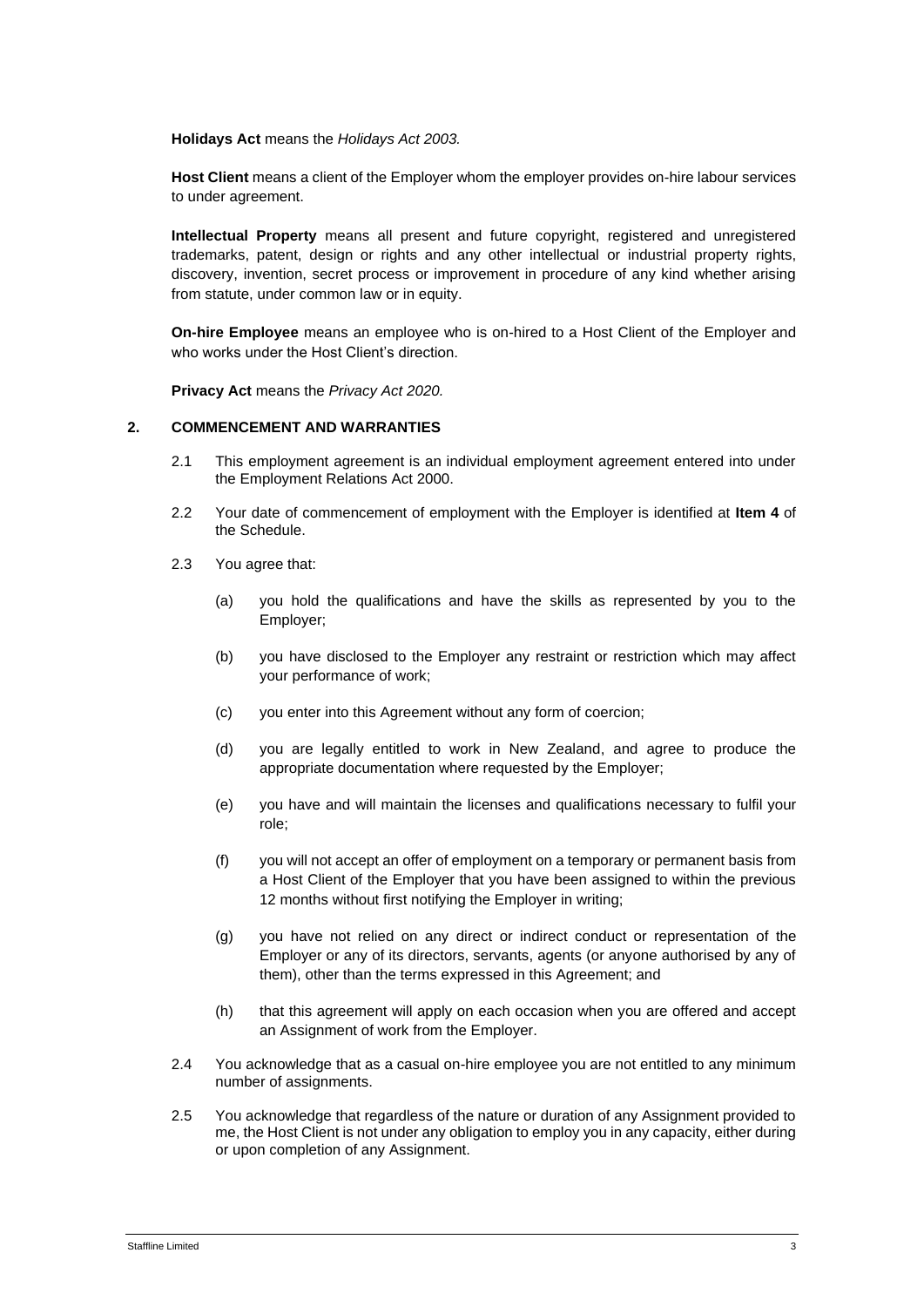## **3. POSITION AND TITLE**

- 3.1 You are employed as a casual on-hire employee in the position described in **Item 3** of the schedule.
- 3.2 Your duties will be agreed with the Employer before acceptance of each work assignment. Duties may vary according to the requirements of the client.
- 3.3 You may be required to perform other tasks from time to time, as reasonably requested by the Employer.

## **4. PRINCIPAL DUTIES**

- 4.1 The Employer may offer you a range of Assignments according to your skills, training and trade capabilities. You must advise the Employer if your duties change during the Assignment and/or if you do not have the required skills or training to safely and competently perform the duties.
- 4.2 You will:
	- (a) perform such duties and functions as reasonably requested by the Employer and/or Host Client during each Assignment;
	- (b) act faithfully, honestly, diligently and to respect the privacy and confidentiality of all people that you come into contact with through the course of each Assignment;
	- (c) devote the whole of your time, attention, skills and ability to the performance of your obligations under the Agreement whenever you are required to be on duty;
	- (d) act in the Employer's best interests at all times;
	- (e) comply with all reasonable requests to perform any additional duties;
	- (f) exhibit a professional and courteous attitude when dealing with the Employer, the Host Client, customers, employees, suppliers and other members of the public; and
	- (g) direct any complaint or query in respect of an Assignment or your employment to the Employer immediately upon becoming concerned or immediately upon requiring or needing an answer to your query. You must not take the matter up directly with the Host Client.

## **5. EMPLOYER POLICIES AND PROCEDURES**

- 5.1 You agree that:
	- (a) you will comply with all the Employer's policies and procedures, as amended from time to time at the sole discretion of the Employer;
	- (b) you will while on Assignment adhere to any policies and procedures implemented by the Host Client. Where any conflict exists between the Employer's policies and procedures and those of the Host Client, the Host Client's polices will prevail during the period of assignment to the extent they are permissible by law;
	- (c) the specific detail of the Employer's or Host Client's policies do not form a term of your Agreement; and
	- (d) failure to comply with the Employer's or Host Client's policies may result in disciplinary action, up to and including dismissal.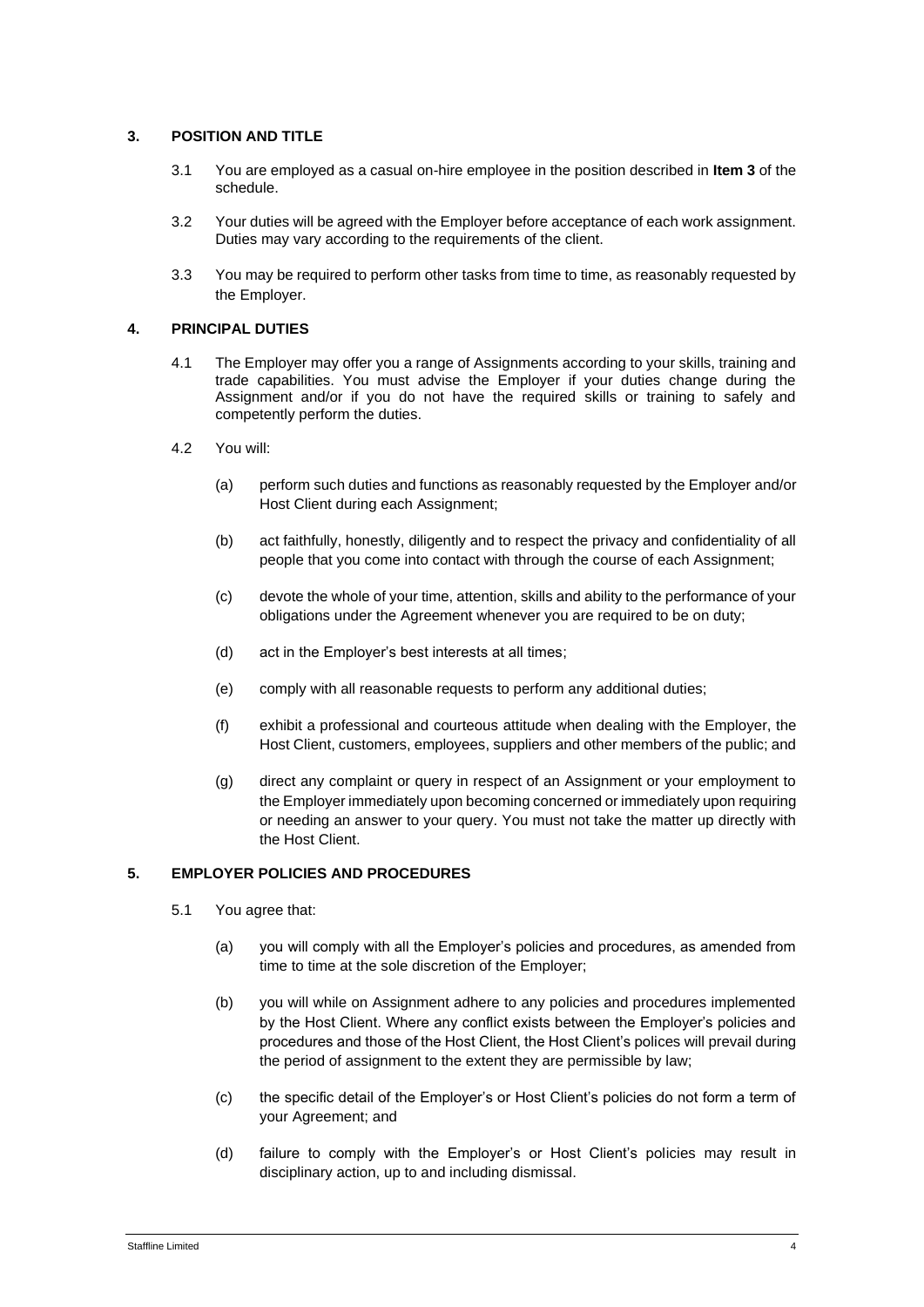## **6. PLACE OF EMPLOYMENT**

- 6.1 Your primary place of employment is described in **Item 5** of the Schedule. You will be required to work at this location, and at any other reasonable location as directed from time to time by the Employer.
- 6.2 You may also be required to travel as reasonably necessary for the performance of your duties.

## **7. HOURS OF WORK**

- 7.1 The business' normal span of hours of operation are outlined at **Item 6** of the Schedule.
- 7.2 You are employed as a casual on-hire employee and are required to perform the hours of work allocated by the Employer from time to time during an Assignment.
- 7.3 The Employer will give you reasonable notice of when you are required to work. The Employer does not guarantee to provide you with a minimum or maximum amount of work.
- 7.4 As a casual employee you have the right to accept or decline shifts which may be offered to you by the Employer. The Employer does not provide any guarantee that you will be offered work on an ongoing basis.
- 7.5 You are not guaranteed employment for the specified length of any Assignment and your employment commences at the beginning of each shift and terminates at the end of each shift.
- 7.6 You may also be required to work reasonable additional hours.

## **8. TIME RECORDING**

- 8.1 You are required to complete regular time recordings as directed by the Employer.
- 8.2 You are responsible for the completion of your own time record. Completing time records on behalf of another employee or permitting another employee to do so on your behalf, may result in disciplinary action, up to and including dismissal.
- 8.3 You must present your timesheet, or any other time record, to the Host Client for authorisation periodically as directed by the Employer.

## **9. REST AND MEAL BREAKS**

- 9.1 You will be entitled to rest and meal breaks in accordance with the Employment Relations Act.
- 9.2 Provisions regarding agreed timing of rest and meal breaks are set out in the Employee Handbook.

#### **10. REMUNERATION**

- 10.1 Your rate of pay is set out at **Item 7** of the Schedule.
- 10.2 Your pay shall be paid weekly via direct transfer into your nominated bank account.

#### **11. SHIFT CANCELLATION**

- 11.1 Due to the nature of the Employer's business, including the Employer's limited ability to foresee, and inability to control circumstances such as clients cancelling jobs or technical issues that would prevent you from carrying out your duties, the Employer may cancel a shift for which you are rostered.
- 11.2 The Employer may cancel a shift and not require you to attend work by giving you one hours' notice.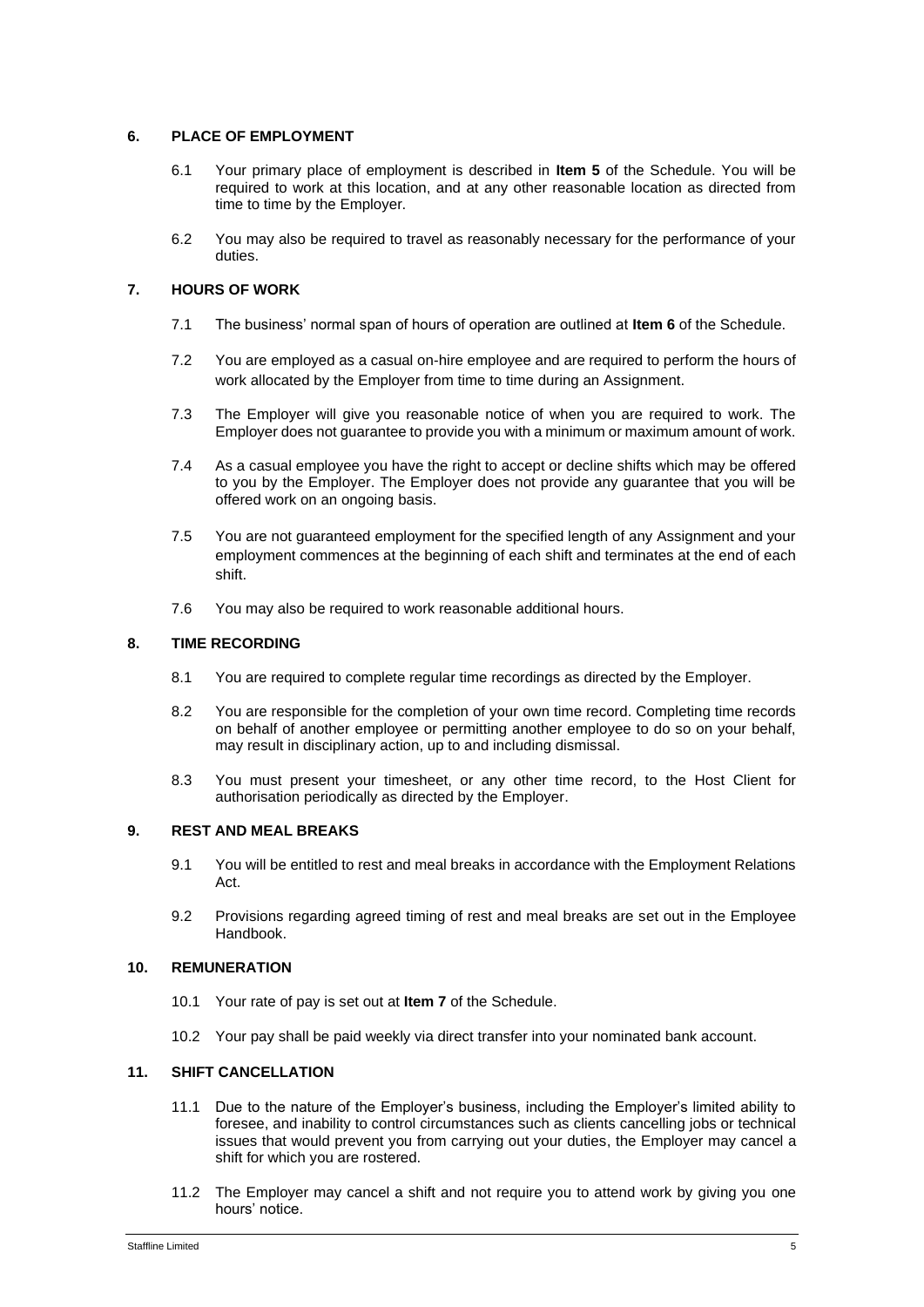11.3 If the Employer is unable to provide at least the agreed shift cancellation notice, you will be paid for one hours at the rate of pay set out in **item 7** of the Schedule.

#### **12. STAFF UNIFORM**

- 12.1 You will be provided with a branded hi-vis to assist you in performing your duties.
- 12.2 It is your responsibility to ensure proper care is taken of this equipment provided, but the Employer will aim to renew and replace worn out items every 12 months (provided the employer has taken due care with said items).
- 12.3 On termination of your employment, the hi--vis vest must be returned to the Employer no later than the final day of your employment. The Employer retains the right to deduct the cost of \$20.00 per hi-vis that is not returned or is returned in a damaged condition due to your own negligence, recklessness or carelessness, from your final pay.

#### **13. DEDUCTIONS FROM WAGES**

- 13.1 You consent, pursuant to the Wages Protection Act 1983, to the Employer deducting from your pay, including holiday pay.
- 13.2 You agree that the Employer may deduct any overpayments, outstanding debts owed to the Employer, the value of any unreturned property or any property returned in a damaged state.
- 13.3 The Employer agrees that it will consult with you prior to any deduction being made with the exception of specific deductions already consented to by you.

#### **14. ANNUAL HOLIDAYS**

- 14.1 As you are engaged as a casual employee on an intermittent and irregular basis, the Employer will make payment to you for annual holidays at a rate of 8 percent of your gross earnings with and on top of your regular pay.
- 14.2 This payment will be identifiable as a separate component of your regular pay.

#### 15. **SICK LEAVE**

- 15.1 You will be entitled to sick leave in accordance with provisions of the Holidays Act 2003.
- 15.2 In the event that you are entitled to a period of sick leave, you must provide satisfactory documentary evidence in accordance with the Employer's policies.
- 15.3 Where you do not have access to paid sick leave entitlements, you are required to provide documentary evidence for any period of absence due to sickness in the form of a medical certificate. Any costs incurred for obtaining this evidence will be paid by you.
- 15.4 Additional provisions regarding sick leave are set out in the Employee Handbook.

#### **16. OTHER LEAVE**

All other leave, will be provided to you in accordance with the Employer's policy and/or the relevant legislation, whichever is more generous.

#### **17. PUBLIC HOLIDAYS**

- 17.1 You are entitled to public holidays in accordance with the Holidays Act.
- 17.2 You will be paid at a rate of time and half for all hours worked on a public holiday.

#### **18. CONFIDENTIAL INFORMATION**

18.1 You agree at all times during and after your employment with the Employer: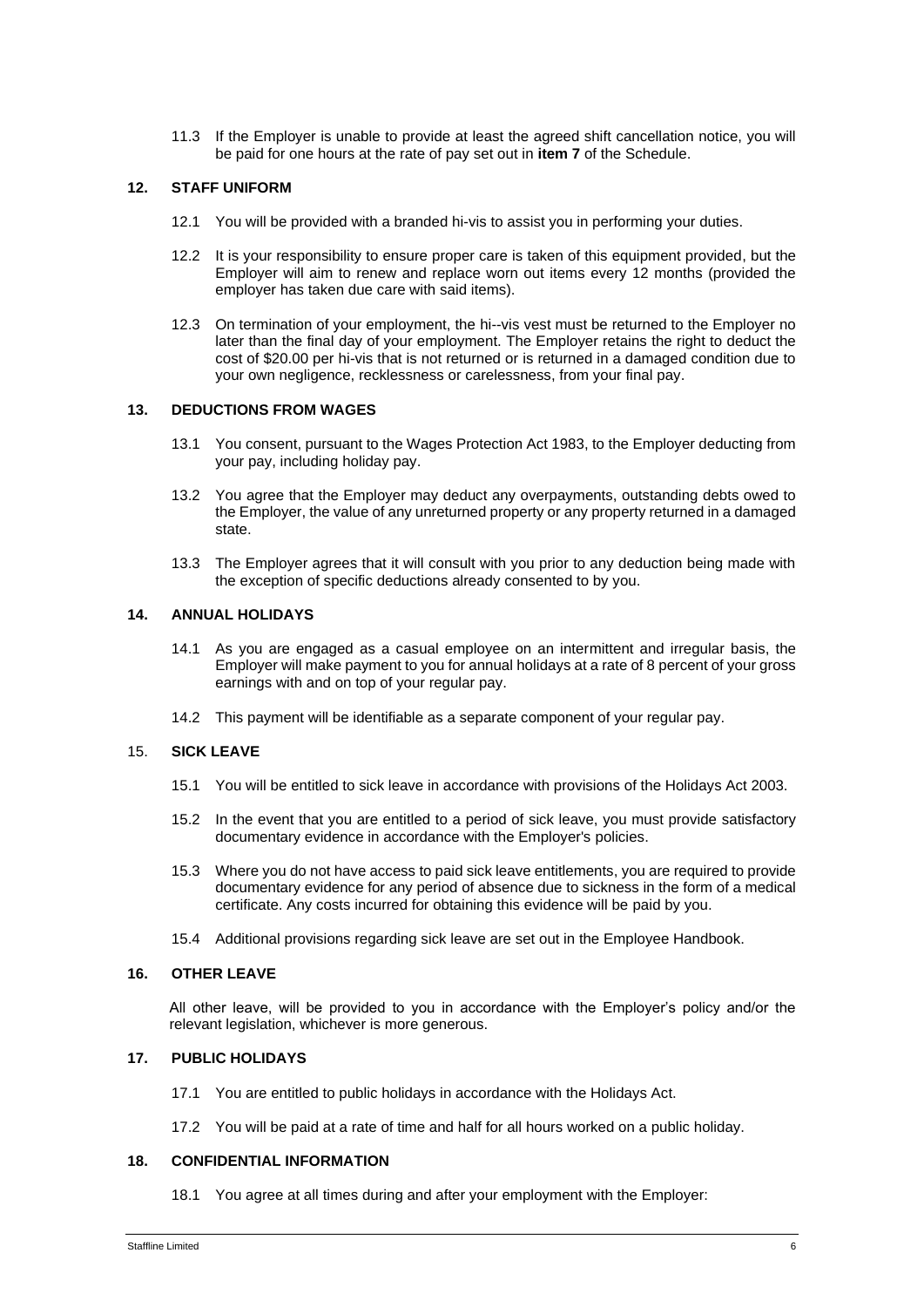- (a) to refrain from directly or indirectly disclosing confidential information to a third party except in the proper course of carrying out your duties;
- (b) not to use the Confidential Information for any purpose other than for the benefit of the Employer;
- (c) to keep confidential all Company Confidential Information; and
- (d) to comply with the terms of this Agreement unless otherwise required by applicable laws or regulations.

#### **19. COPYRIGHT AND INTELLECTUAL PROPERTY**

- 19.1 All Intellectual Property rights arising from any works created or developed by you in the course of your employment (whether alone or with others) will belong to the Employer and you agree to immediately disclose to the Employer all such works.
- 19.2 You agree that all existing Intellectual Property rights, title and interest in all works created or developed by you in the course of your employment (whether alone or with others) are vested in the Employer and upon their creation, all such rights will vest in the Employer. You agree to execute all documents and do all acts required to secure any Intellectual Property rights for the Employer.
- 19.3 For the benefit of the Employer, you consent to any and all acts or omissions (whether occurring before or after this consent is given) in relation to all works made or to be made by you in the course of your employment which might otherwise infringe your Moral rights in those works.
- 19.4 You warrant that you have consented without coercion or without relying on any representations other than those set out in this Agreement.
- 19.5 For the purposes of this Agreement:
	- (a) "Moral Rights" has the meaning given to it in the *Copyright Act 1994* and includes rights of integrity of authorship, rights of attribution of authorship and similar rights that exist or may come to exist anywhere in the world.
	- (b) "Works" means all inventions, policies, practices, designs, drawings, plans, software, hardware, reports, documents, systems, improvements and other materials.

## **20. PRIVACY**

You agree to comply with the obligations set out in the Privacy Act.

## **21. SUSPENSION**

- 21.1 The Employer may suspend you from work or from any of your standard duties and responsibilities, for health and safety reasons or to enable the Employer to investigate any employment issue. The Employer will seek your comments prior to a decision being made about suspension.
- 21.2 For the avoidance of doubt the Employer does not provide any guarantee that you will be offered work on an ongoing basis.

## **22. TERMINATION OF EMPLOYMENT**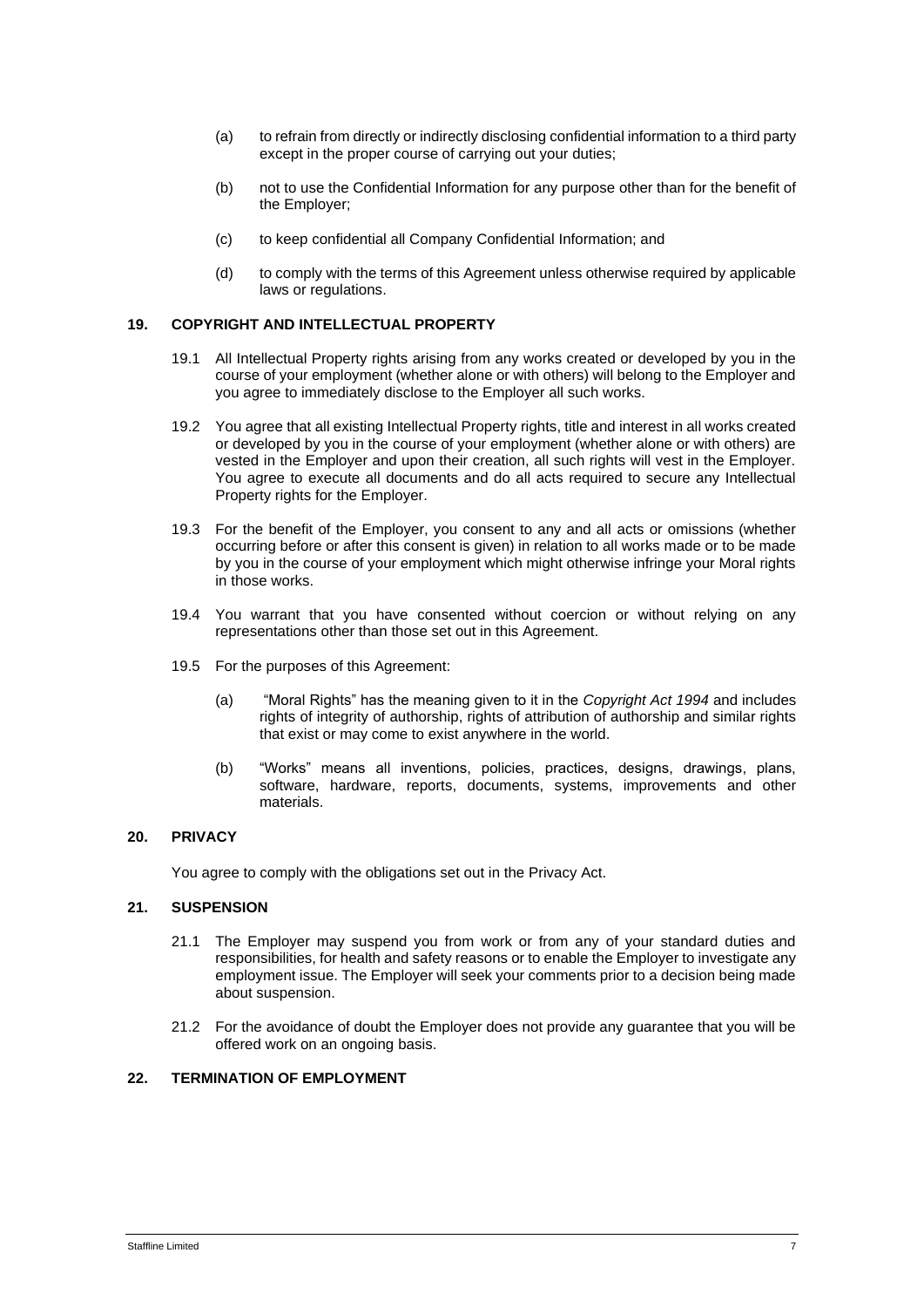- 22.1 After following a fair and reasonable process the Employer may terminate your employment without notice or without a payment in lieu of notice for any of the following reasons, if you:
	- (a) commit any serious or persistent breach of any of the terms of the Agreement;
	- (b) are guilty of dishonesty, misconduct or negligence in the performance of your obligations under the Agreement;
	- (c) become insolvent or bankrupt or make any assignment or arrangement with your creditors which effects the performance of your obligations under the Agreement.
	- (d) are convicted of any criminal offence relevant to the performance of your obligations under the Agreement;
	- (e) refuse to comply with any reasonable instruction or direction including any failure to comply with your obligations under any of the Employer's rules, policies and/or procedures and any directions given by management of the Employer;
	- (f) fail to perform to the standard reasonably expected by the Employer, including persistent failure to achieve targets;
	- (g) obtain a medical assessment result that is not satisfactory to the Employer and which objectively results in you being unable to perform your duties set out in the Agreement;
	- (h) abuse alcohol or drugs whilst on the Employer's premises, or just prior to commencing work on the premises, which adversely affects your ability to carry out your duties; or
	- (i) engage in physical abuse or display unreasonable verbal aggression.
- 22.2 At any time during the operation of the Agreement, either party may terminate your employment by providing one hours' verbal or written notice of termination or one hours' pay in lieu of notice.
- 22.3 During the whole or any part of the notice period, the Employer is under no obligation to assign you duties or functions or to provide any work to you and may direct you not to attend work during all or part of the notice period.
- 22.4 On termination of employment for any reason, you must immediately return to the Employer all property, documents and items relating to the business of the Employer which you have in your possession or control. This includes, but is not limited to, any car, equipment, papers, keys, reports, computers, information, programs, records and documents, intellectual property and other information, in whatever form, relating in any way to the Employer or its clients.
- 22.5 On termination of employment for any reason, you must also irretrievably delete any Confidential Information stored on any computer, magnetic or optical disk or memory, and all matter derived from those sources in your possession, custody, care or control outside the Employer's premises.
- 22.6 You will repay to the Employer the balance of any loans or advances made by the Employer against your pay or leave entitlements, or any money otherwise owed to the Employer by you. The Employer is authorised to deduct from your final pay any moneys owing to the Employer on termination.

## **23. REDUNDANCY**

If your position is made redundant, you shall not be entitled to any redundancy payment.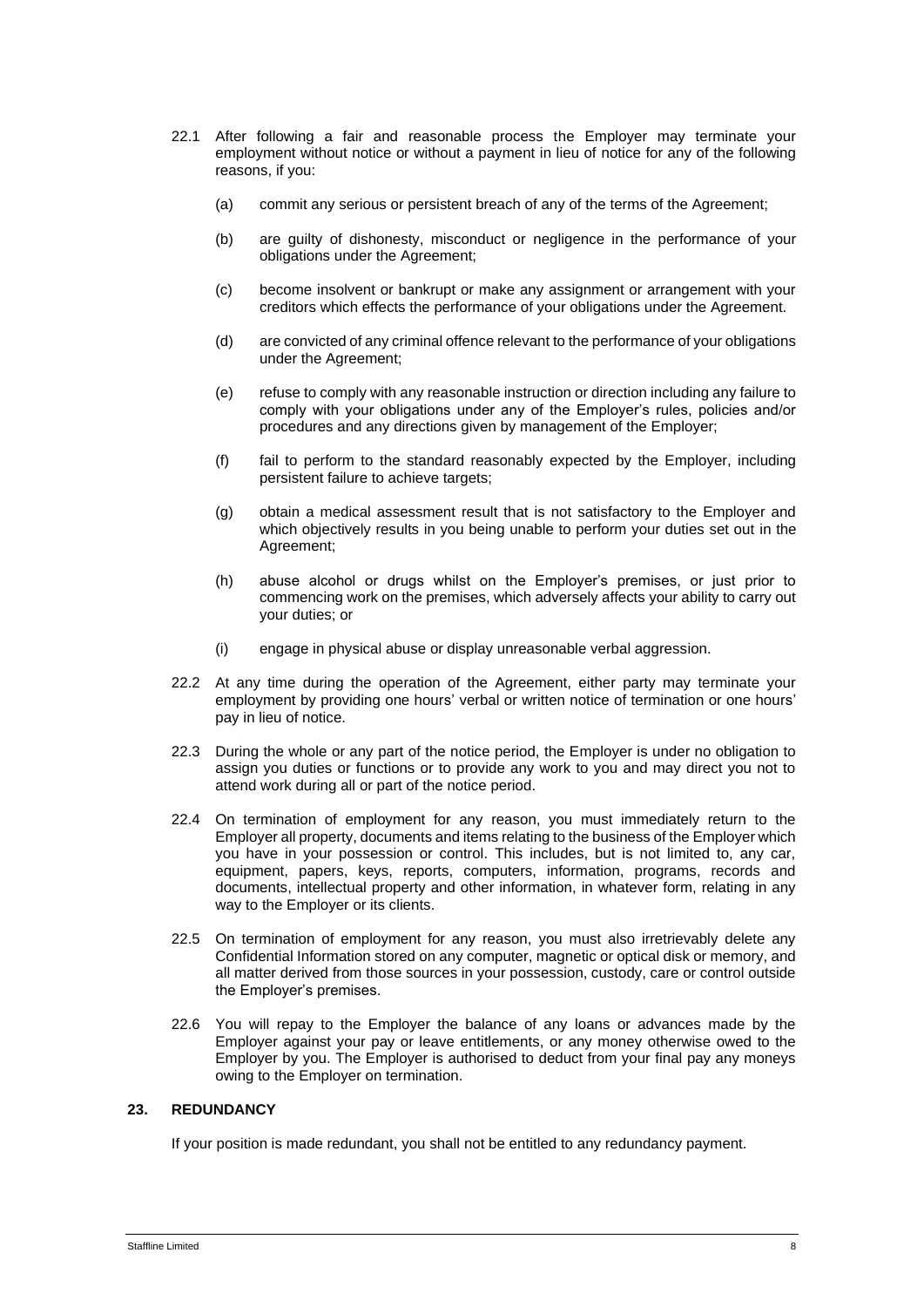## **24. RESTRUCTURING**

- 24.1 In the event that you are an affected employee during a restructuring, as defined in the Employment Relations Act, the Employer will as soon as is reasonably practicable, taking into account the commercial requirements of the business, negotiate with the potential new employer the impact of the restructuring on your position.
- 24.2 If you are an employee as defined in Schedule 1A of the Employment Relations Act 2000 the Employer will inform you of any additional rights you may have in a restructuring situation. If your role is restructured or made redundant due to a transfer under part 6A of the Employment Relations Act 2000 the new Employer will not be required to provide you with any redundancy compensation.
- 24.3 The Employer will negotiate with the potential new employer regarding:
	- (a) Whether or not the new employer proposes to offer you the opportunity to transfer on the same terms and conditions;
	- (b) If some or all affected employees will not transfer on the same terms and conditions, whether there will be any other potential opportunities for employment for them with the new employer; and
	- (c) The proposed date for commencement of employment with the potential new employer (if applicable).
- 24.4 You agree to the Employer disclosing to the potential new employer on a confidential basis, as part of the abovementioned negotiations, relevant information such as details of your terms and conditions of employment, job description, skill-set, experience and qualifications.
- 24.5 If you are not employed by the potential new employer, for whatever reason then:
	- (a) The Employer will consult with the you and consider whether there are any opportunities for redeployment within the Employer's business, if any part of it is being retained by the Employer; and
	- (b) The Employer will provide any entitlements specified in the redundancy provision of this agreement and will consult with you about any further entitlements that may be made available.
- 24.6 Where your position is terminated in a restructuring and the potential new employer offers employment to you on terms which are the same or substantially similar, there shall be no entitlement to redundancy compensation.

## **25. RESOLUTION OF EMPLOYMENT RELATIONSHIP PROBLEMS**

- 25.1 If any employment issues arise, those should be raised with the Employer as soon as possible so that they can be resolved, in accordance with the Employer's grievance procedure.
- 25.2 If the matter is not resolved either party can seek assistance from the Ministry of Business, Innovation & Employment's mediation service. If the issues are not resolved at mediation, they may be referred to the Employment Relations Authority.
- 25.3 If the issue is a personal grievance, the Employee must present that grievance within 90 days of the event giving rise to the grievance, or after further time if allowed by the Employer or where the Employment Relations Authority grants an extension of time.

## **26. ASSIGNMENT**

- 26.1 You may not assign or transfer the rights and benefits under this Agreement.
- 26.2 The Employer may assign its rights and obligations under the Agreement to any person,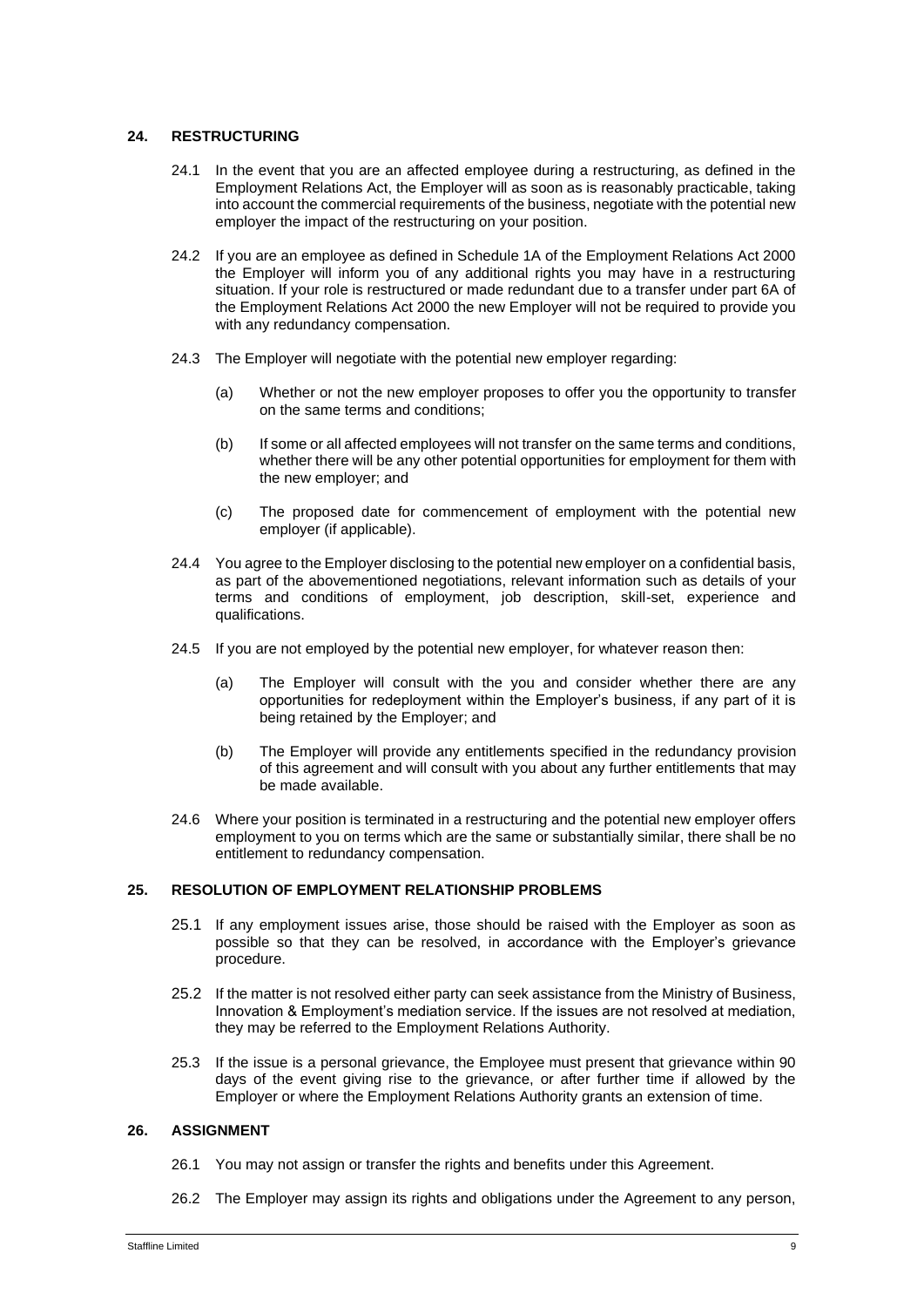business, company or entity.

## **27. GOVERNING LAW**

The Agreement shall be governed by the jurisdiction of the courts in location as described at **Item 8** of the Schedule.

## **28. VARIATION OF TERMS**

The terms of the Agreement may be varied from time to time by mutual agreement in writing between the parties.

## **29. SEVERABILITY**

If any of the terms and conditions of the Agreement are void, or become voidable by reason of any statute or rule of law then that term or condition shall be severed from the Agreement without affecting the enforceability of the remaining terms and conditions.

## **30. ENTIRE AGREEMENT**

The contents of the Agreement constitute the entire agreement between you and the Employer. Any previous agreements, understandings, and negotiations on this subject matter cease to have effect.

## **31. ACKNOWLEDGEMENT**

- 31.1 The Employee acknowledges:
	- (a) that they have been advised of their right to take independent advice on the terms of this agreement;
	- (b) that they have been provided with a reasonable opportunity to take that advice; and
	- (c) that they have read these terms of employment and understand these terms and their implications.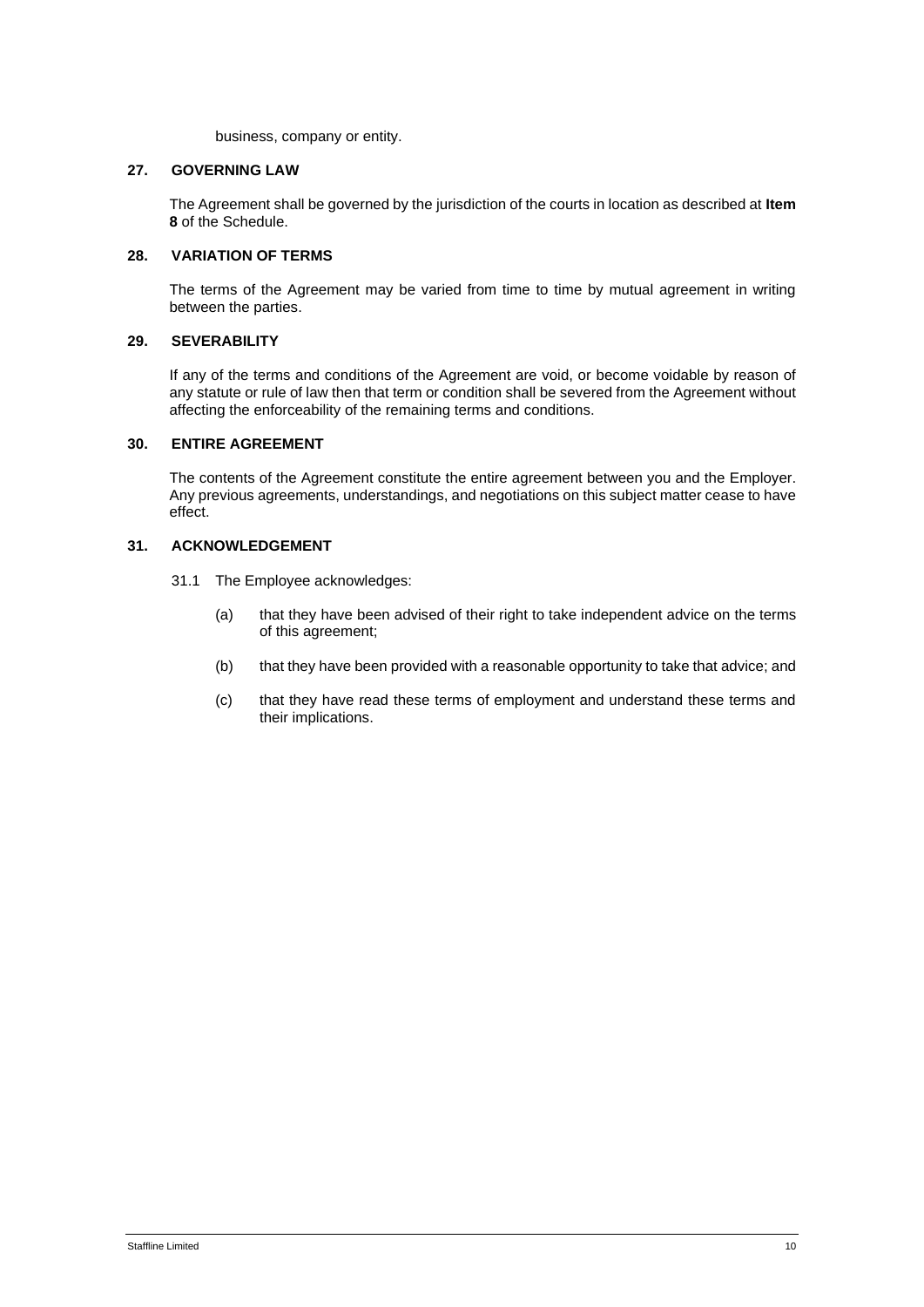## **SIGNED BY AN AUTHORISED OFFICER OF THE EMPLOYER**

......................................................... Authorised Officer

.........................................................

Title of Authorised Officer

.............................................. Dated

**SIGNED BY YOU**

......................................................... Employee

.............................................. Dated

Staffline Limited 11